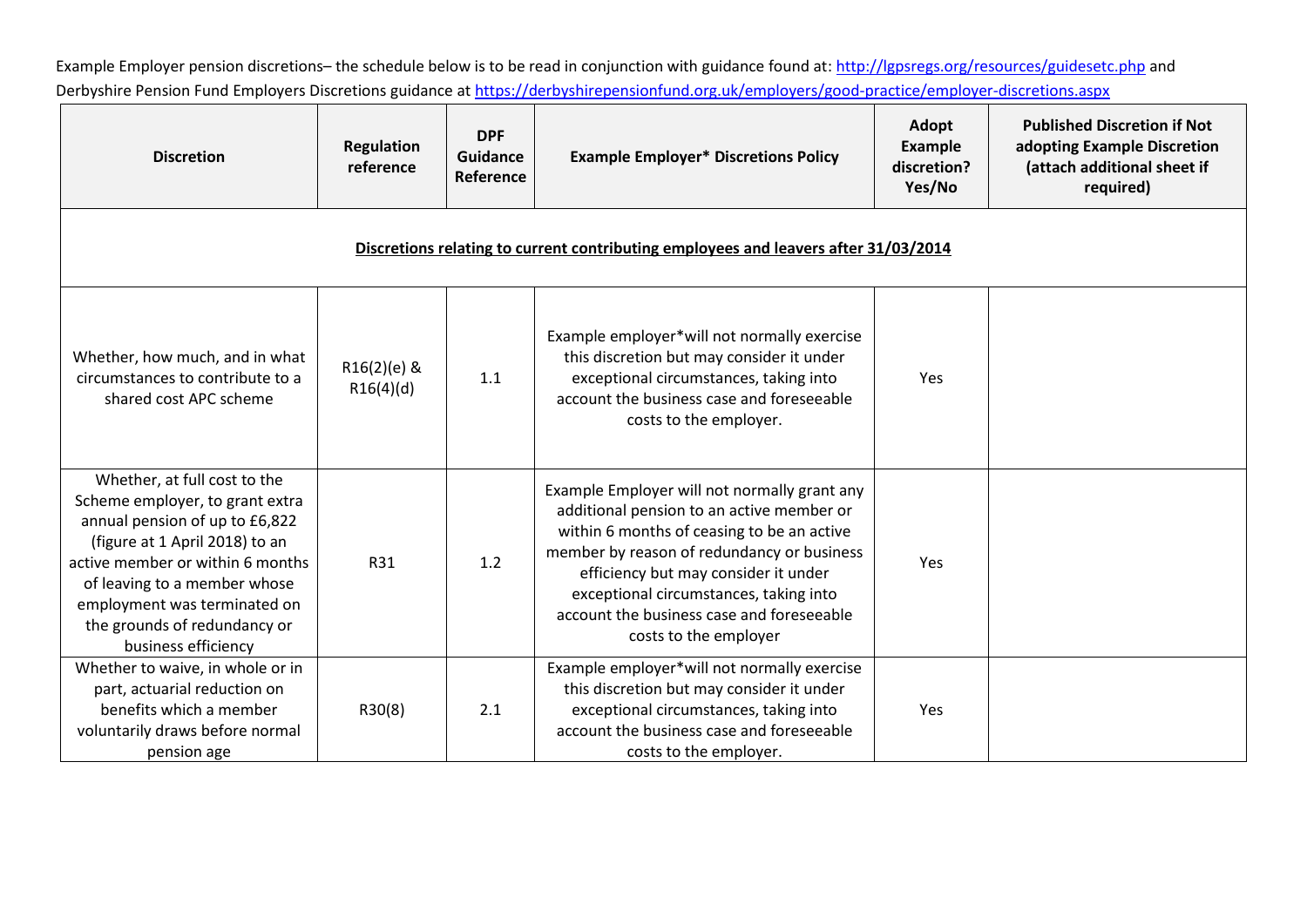| <b>Discretion</b>                                                                                                                        | <b>Regulation</b><br>reference      | <b>DPF</b><br>Guidance<br>Reference | <b>Example Employer* Discretions Policy</b>                                                                                                                                                                                                                                                | Adopt<br><b>Example</b><br>discretion?<br>Yes/No         | <b>Published Discretion if Not</b><br>adopting Example Discretion<br>(attach additional sheet if<br>required) |
|------------------------------------------------------------------------------------------------------------------------------------------|-------------------------------------|-------------------------------------|--------------------------------------------------------------------------------------------------------------------------------------------------------------------------------------------------------------------------------------------------------------------------------------------|----------------------------------------------------------|---------------------------------------------------------------------------------------------------------------|
| Whether to waive any actuarial<br>reduction on pre and/or post April<br>2014 benefits paid early on<br>compassionate grounds             | TP3(1), TPSch 2,<br>paras $2(1)$    | 2.2                                 | Example Employer* will not normally exercise<br>this discretion but may consider it under<br>exceptional circumstances, taking into<br>account the business case and foreseeable<br>costs to the employer.                                                                                 | Yes                                                      |                                                                                                               |
| Whether to "switch on" the 85<br>year rule for a member voluntarily<br>drawing benefits on or after age<br>55 and before age 60.         | TPSch 2, paras<br>$1(2)$ and $2(2)$ | 3                                   | Example Employer* will not normally exercise<br>this discretion but may consider it under<br>exceptional circumstances, taking into<br>account the business case and foreseeable<br>costs to the employer.                                                                                 | Yes                                                      |                                                                                                               |
| Whether all or some benefits can<br>be paid if an employee over 55<br>reduces their hours or grade<br>(flexible retirement)              | R30(6) &<br>TP11(2)                 | 4                                   | Example Employer* Policy is that all pension<br>benefits are to be paid for cases agreed on<br>reduction of hours or grade, See flexible<br>retirement policy for further details.                                                                                                         | Yes (flexible<br>retirement<br>policy in<br>development) |                                                                                                               |
| Whether to waive, in whole or in<br>part, actuarial reduction on<br>benefits paid on flexible<br>retirement                              | R30(8)                              | 4 and/or<br>2.1                     | Example Employer* will not normally waive<br>the actuarial reduction for routine flexible<br>retirements but will consider on a case by<br>case basis waiving in whole or part for<br>workforce reduction flexible retirements -<br>See flexible retirement policy for further<br>details. | Yes                                                      |                                                                                                               |
| Discretions relating to leavers 01/04/2008 to 31/03/2014:                                                                                |                                     |                                     |                                                                                                                                                                                                                                                                                            |                                                          |                                                                                                               |
| Whether to waive, on<br>compassionate grounds, the<br>actuarial reduction applied to<br>deferred benefits paid early under<br><b>B30</b> | B30(5), TPSch 2,<br>para $2(1)$     | 2.2                                 | Example Employer* will not normally exercise<br>this discretion but may consider it under<br>exceptional circumstances, taking into<br>account the business case and foreseeable<br>costs to the employer.                                                                                 | Yes                                                      |                                                                                                               |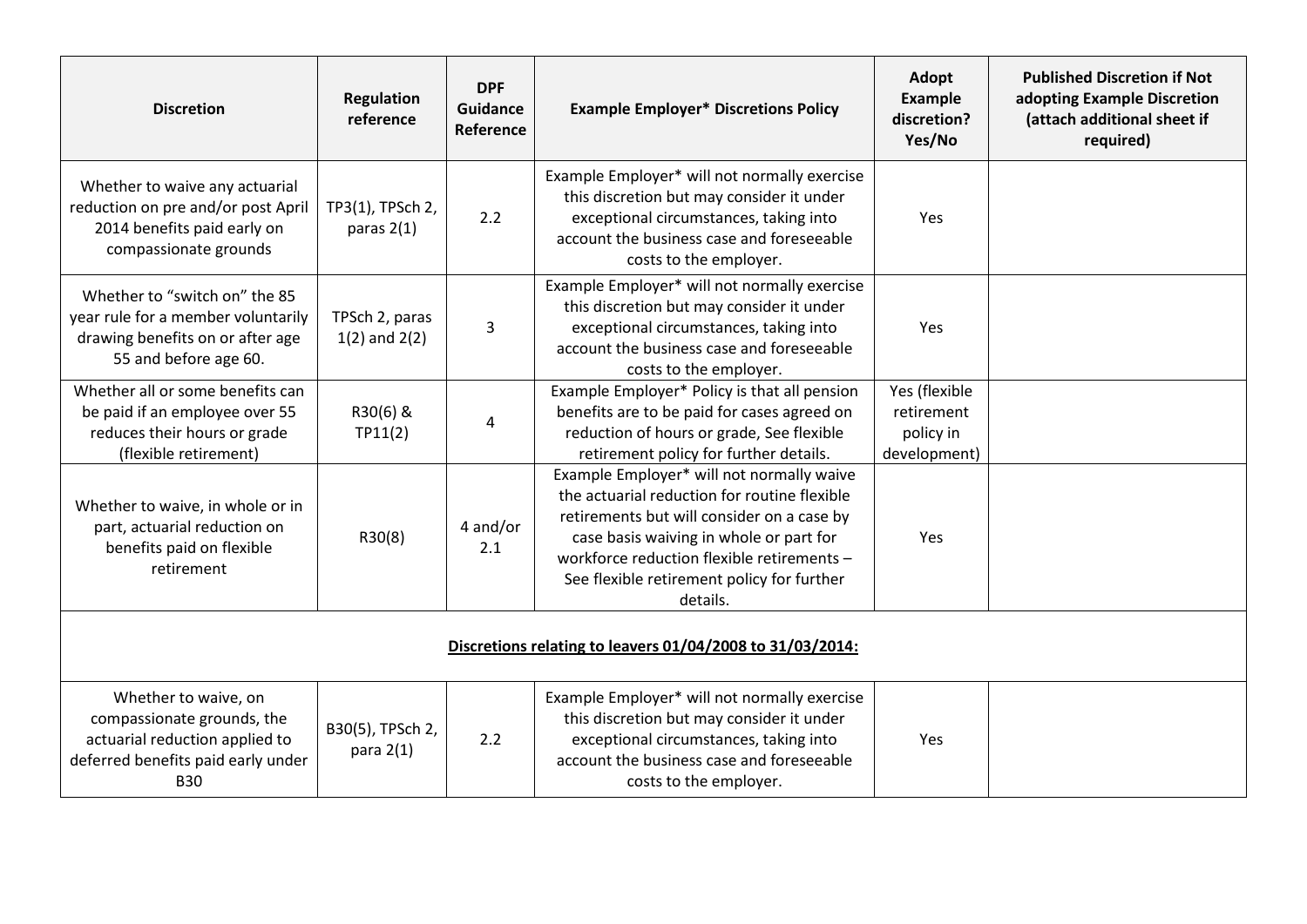| <b>Discretion</b>                                                                                                                                        | <b>Regulation</b><br>reference                      | <b>DPF</b><br><b>Guidance</b><br><b>Reference</b> | <b>Example Employer* Discretions Policy</b>                                                                                                                                                                | Adopt<br><b>Example</b><br>discretion?<br>Yes/No | <b>Published Discretion if Not</b><br>adopting Example Discretion<br>(attach additional sheet if<br>required) |
|----------------------------------------------------------------------------------------------------------------------------------------------------------|-----------------------------------------------------|---------------------------------------------------|------------------------------------------------------------------------------------------------------------------------------------------------------------------------------------------------------------|--------------------------------------------------|---------------------------------------------------------------------------------------------------------------|
| Whether to waive, on<br>compassionate grounds, the<br>actuarial reduction applied to<br>benefits paid early under B30A for<br>a suspended tier 3 member. | B30A(5), TPSch<br>$2$ , para $2(1)$                 | 2.2                                               | Example Employer* will not normally exercise<br>this discretion but may consider it under<br>exceptional circumstances, taking into<br>account the business case and foreseeable<br>costs to the employer. | Yes                                              |                                                                                                               |
| Whether to "switch on" the 85<br>year rule for a deferred member<br>voluntarily drawing benefits on or<br>after age 55 and before age 60.                | TPSch 2, paras<br>$1(2)$ and $1(1)(c)$              | $\overline{3}$                                    | Example Employer* will not normally exercise<br>this discretion but may consider it under<br>exceptional circumstances, taking into<br>account the business case and foreseeable<br>costs to the employer. | Yes                                              |                                                                                                               |
| Whether to "switch on" the 85<br>year rule for a suspended tier 3<br>member voluntarily drawing<br>benefits on or after age 55 and<br>before age 60.     | TPSch 2, paras<br>$1(2)$ and $1(1)(c)$              | $\overline{3}$                                    | Example Employer* will not normally exercise<br>this discretion but may consider it under<br>exceptional circumstances, taking into<br>account the business case and foreseeable<br>costs to the employer. | Yes                                              |                                                                                                               |
| Discretions relating to leavers 01/04/1998 to 31/03/2008 and councillors:                                                                                |                                                     |                                                   |                                                                                                                                                                                                            |                                                  |                                                                                                               |
| Waive, on compassionate<br>grounds, the actuarial reduction<br>applied to deferred benefits paid<br>early.                                               | 31(5) & TPSch<br>2, para $2(1)$                     | 2.2                                               | Example Employer* will not normally exercise<br>this discretion but may consider it under<br>exceptional circumstances, taking into<br>account the business case and foreseeable<br>costs to the employer. | Yes                                              |                                                                                                               |
| Whether to "switch on" the 85<br>year rule for a deferred member<br>voluntarily drawing benefits on or<br>after age 55 and before age 60.                | TPSch 2, para<br>$1(2)$ & $1(1)(f)$ &<br><b>R60</b> | $\mathsf{3}$                                      | Example Employer* will not normally exercise<br>this discretion but may consider it under<br>exceptional circumstances, taking into<br>account the business case and foreseeable<br>costs to the employer. | Yes                                              |                                                                                                               |
| Grant application for early<br>payment of deferred benefits on<br>or after age 50 and before age 55.                                                     | 31(2)                                               | 5                                                 | Example Employer* will consider early release<br>on a case by case basis, taking into account<br>the business case, HMRC unauthorised<br>payment charges and foreseeable costs to the<br>employer.         | Yes                                              |                                                                                                               |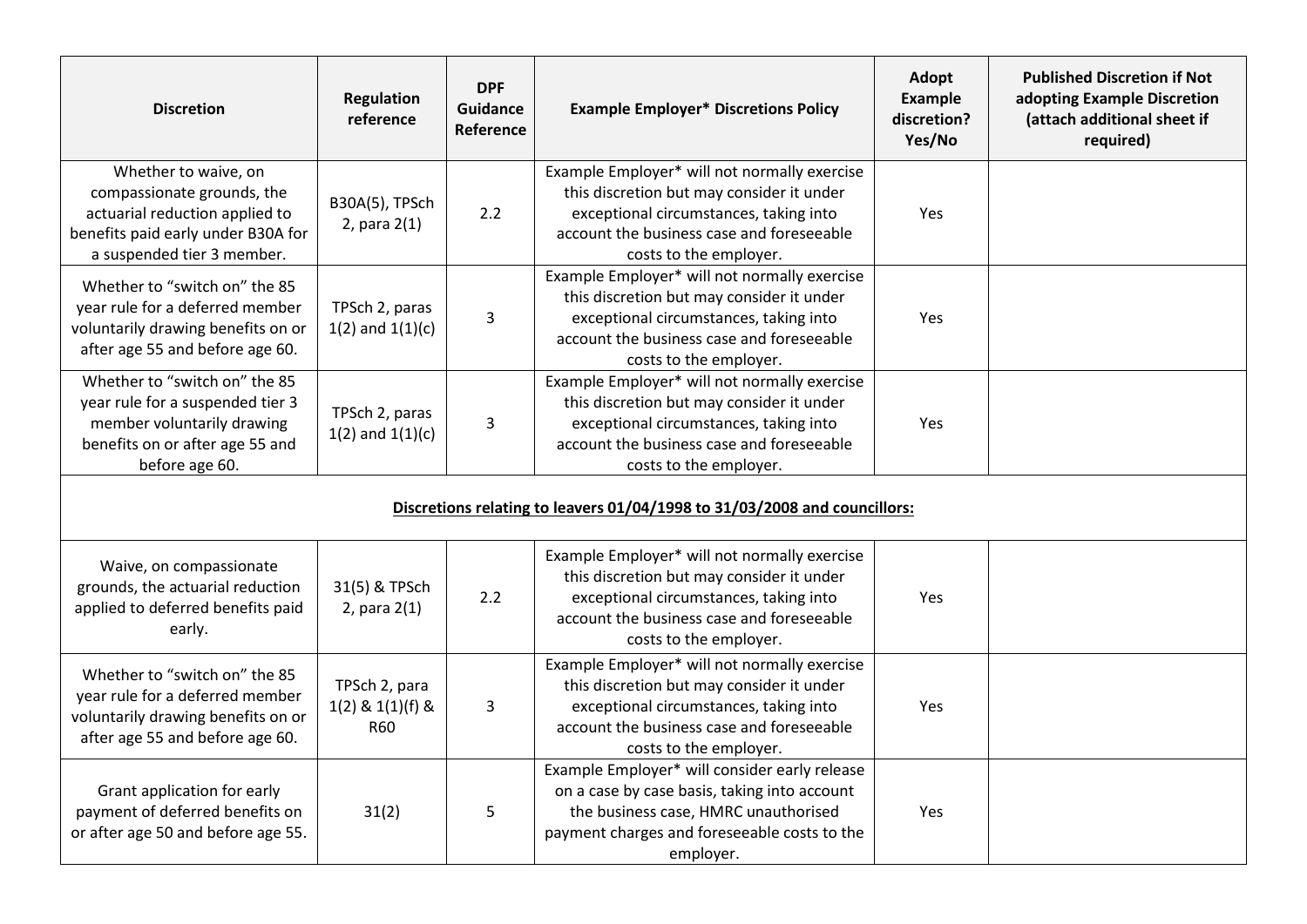| <b>Discretion</b>                                                                                              | <b>Regulation</b><br>reference | <b>DPF</b><br>Guidance<br>Reference | <b>Example Employer* Discretions Policy</b>                                                                                                                                                        | Adopt<br><b>Example</b><br>discretion?<br>Yes/No | <b>Published Discretion if Not</b><br>adopting Example Discretion<br>(attach additional sheet if<br>required) |
|----------------------------------------------------------------------------------------------------------------|--------------------------------|-------------------------------------|----------------------------------------------------------------------------------------------------------------------------------------------------------------------------------------------------|--------------------------------------------------|---------------------------------------------------------------------------------------------------------------|
| Optants out only to get benefits<br>paid from NRD if employer agrees.                                          | 31(7A)                         | 6                                   | Example Employer will allow optants out to<br>only get benefits paid from normal retirement<br>date (NRD)                                                                                          | Yes                                              |                                                                                                               |
| Discretions relating to leavers before 01/04/1998:                                                             |                                |                                     |                                                                                                                                                                                                    |                                                  |                                                                                                               |
| Grant application for early<br>payment of deferred benefits on<br>or after age 50 on compassionate<br>grounds. | TL4, L106(1) &<br>D11(2)(c)    | 5                                   | Example Employer* will consider early release<br>on a case by case basis, taking into account<br>the business case, HMRC unauthorised<br>payment charges and foreseeable costs to the<br>employer. | Yes                                              |                                                                                                               |

\* Where an Employer chooses to adopt the same discretion as "Example Employer", it will be deemed that any decisions will be made by the relevant Employers Decision Maker(s) (i.e. Appointed Person(s), Governing Body, Director(s), Cabinet or Committee). Please also see next page for reporting of who Decision maker(s) are.

Please note that where an Employer does not wish to adopt "Example Employer" Discretions, it is possible to have discretions to review each case on a "case by case basis", however please be wary of the extra work involved if you have a large number of staff in reviewing each case individually and also of the risk of setting precedents.

| Employer:  | <b>DCG</b>      |            |            |
|------------|-----------------|------------|------------|
| Name:      | Mandie Stravino | Signature: | M Stravino |
| Job Title: | Chief Executive | Date:      | 16/12/19   |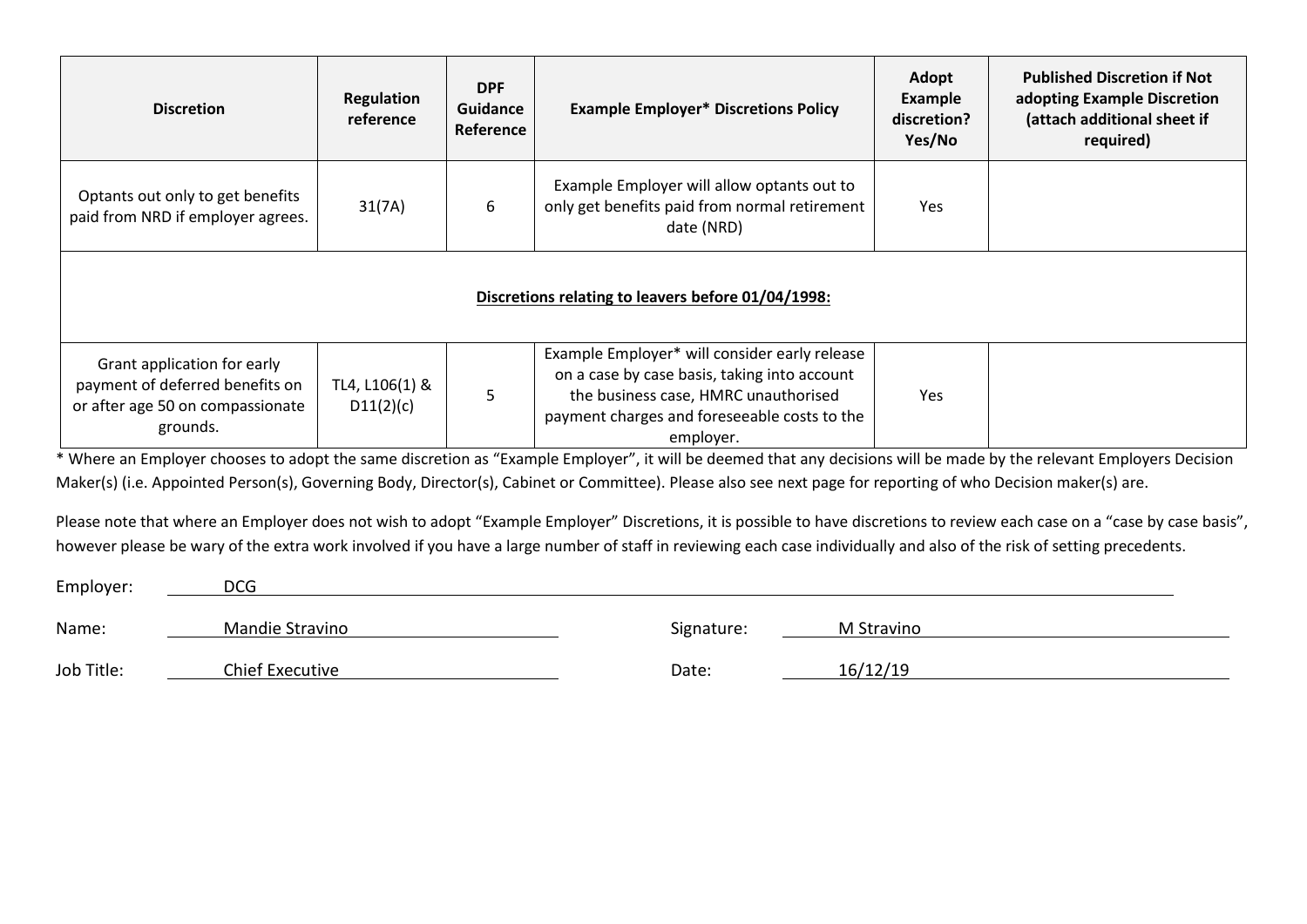\* Where an Employer chooses to adopt the same discretion as "Example Employer", it will be deemed that any decisions will be made by the relevant Employers Decision Maker(s) (i.e. Appointed Person(s), Governing Body, Director(s), Cabinet or Committee).

Please confirm below whom your "decision maker(s)" are, (If Governing Body, Cabinet or Committee, please just state the name of "Group", no need to name individual members):

| Decision Maker Job Title or name of "Group" responsible | Name (if individuals) |
|---------------------------------------------------------|-----------------------|
| Chair of Corporation                                    | Janet Morgan          |
| Chief Executive Officer                                 | Mandie Stravino       |
|                                                         |                       |
|                                                         |                       |
|                                                         |                       |
|                                                         |                       |
|                                                         |                       |
|                                                         |                       |
|                                                         |                       |
|                                                         |                       |
|                                                         |                       |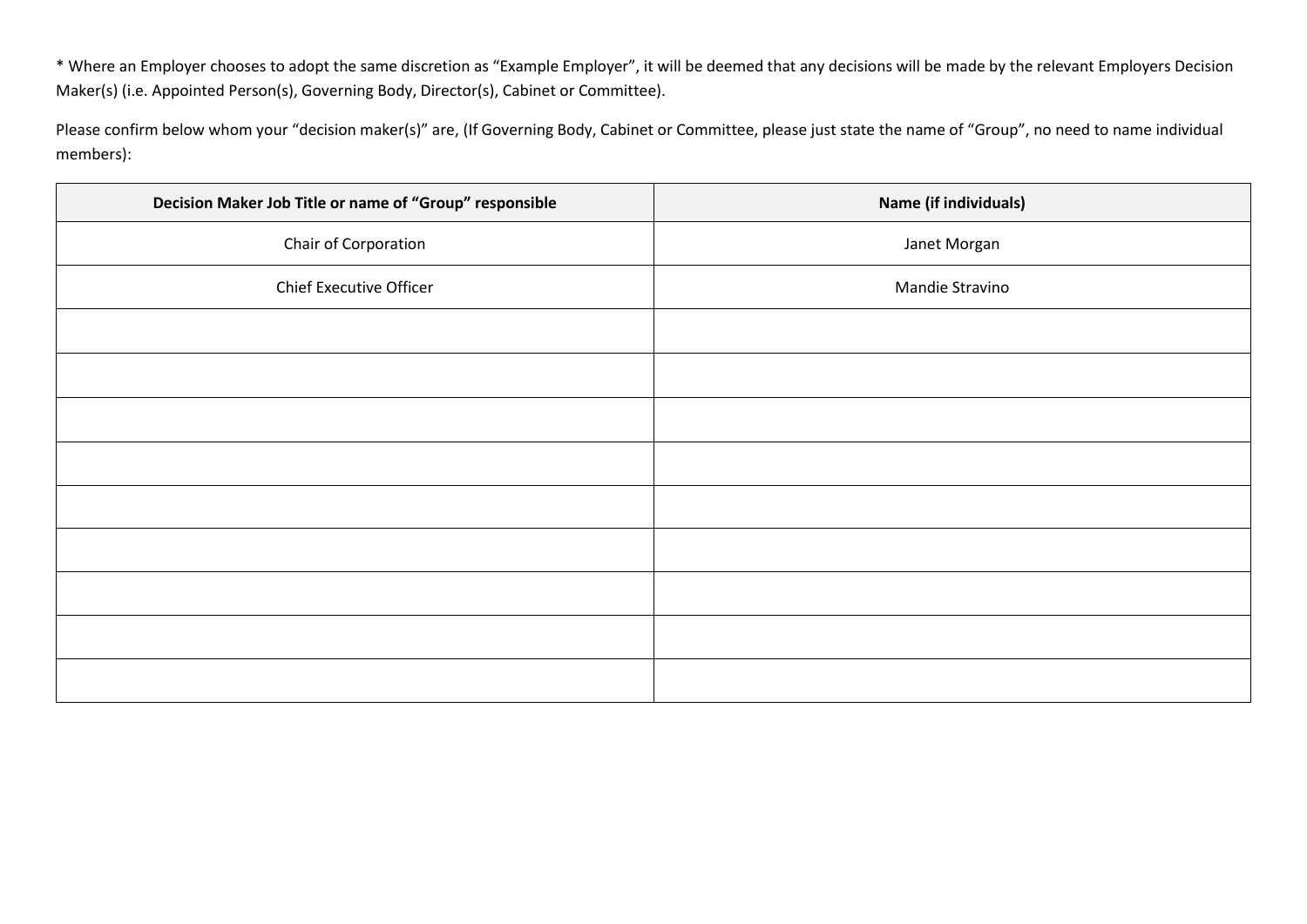## **Example Employer Policy for Flexible Retirement (Routine Cases)**

An employer can consent to a reduction in an employee's hours or grade and consent to the release of pension benefits where the employee is aged 55 and over.

For the purpose of this policy, requests for flexible retirement can be categorised as follows:

- Category one Employee is age 60 or over There is no cost to the employer as the employee is at or past age 60. If they do not meet the Rule of 85 (\*1) their pension benefits will be reduced to reflect early payment.
- Category two Employee is age 55 or over but less than 60 and does not meet the Rule of 85 until on or after their 60th birthday. In this case the regulations allow for the cost of the early payment of pension benefits to be borne by the employee so as to avoid a pension fund shortfall. The benefits are actuarially reduced to reflect the fact that they are paid early.
- Category three Employee is age 55 or over but less than 60 and does meet the Rule of 85 either at the date of flexible retirement or at a later date that is before their 60th birthday. In this case we would have to meet the Pension Fund shortfall arising from the early payment of pension benefits from the date when the Rule of 85 is met.

For those cases that fall within categories one and two above, our general policy is to consent to the payment of benefits from the Local Government Pension Scheme subject to a reduction of 40% (i.e. move from 5 days per week to 3 days = reduction of 2 days which is 40%) of the employee's contractual hours at the eve of their flexible retirement and/or a reduction of at least 1 grade in post.

A reduction of less than 40% of the employee's contractual hours may be considered:

i) In exceptional circumstances, and provided that this would also bring an ongoing financial benefit to the employer or

ii) Where service delivery requires whole shifts to be worked.

The Employers appointed decision maker(s), taking account of HR, legal and financial advice under the established process, makes the decision.

Where the benefits payable are reduced to reflect early payment the employer can agree to waive in whole or in part the reduction and pay the cost to the pension fund. It is our policy, as a general rule, not to agree to this. However, the employer will consider applications; where it is considered that it would be in the employer's interests to meet this cost.

For category three cases, as there would be a cost to the employer, the general policy is not to agree to the early release of pension benefits. However, where it is considered to be in the employers' interests, taking into account the business case and foreseeable costs to the employer; the employers' decision maker(s) will consider applications for flexible retirement.

In every case the needs of the service must be paramount.

## **Increases in hours or grade after taking flexible retirement**

Where an employee has been allowed to reduce their hours or grade for the purposes of flexible retirement they will not be allowed to increase them on a permanent basis. Where it is in our interests, a temporary increase in hours or grade for a period not exceeding six months can be permitted. The temporary increase in hours or grade must be authorised by the chief officer or decision maker(s).